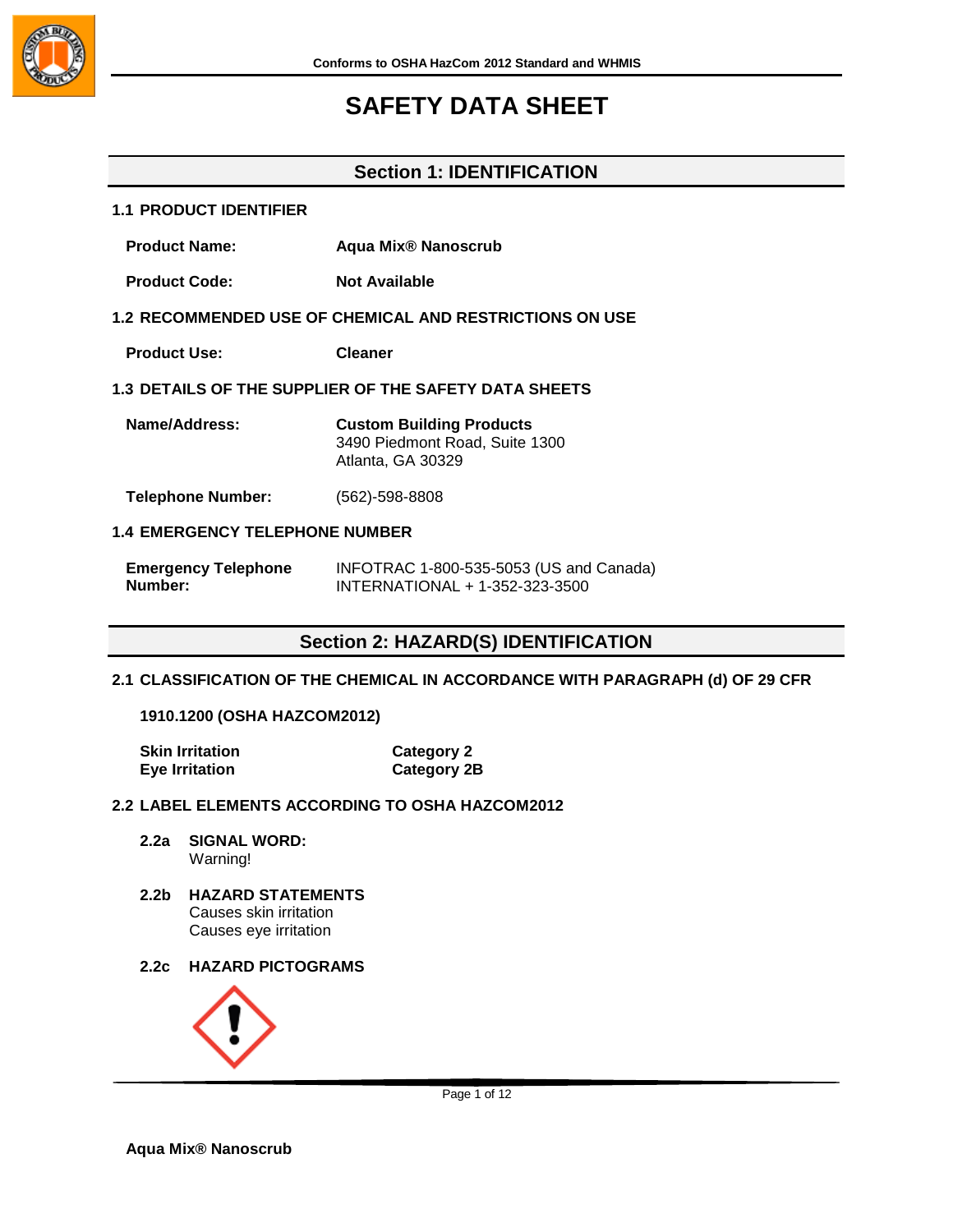

## **2.2d PRECAUTIONARY STATEMENTS**

|      | <b>PREVENTION</b> | Wash hands thoroughly after handling. Do not breathe<br>dust/fume/gas/mist/ vapors/spray. Do not eat, drink or<br>smoke when using this product. Use only outdoors or in a<br>well-ventilated area. Obtain special instructions before<br>use. Do not handle until all safety precautions have been<br>read and understood. Wear protective gloves/protective<br>clothing/eye protection/face protection. |
|------|-------------------|-----------------------------------------------------------------------------------------------------------------------------------------------------------------------------------------------------------------------------------------------------------------------------------------------------------------------------------------------------------------------------------------------------------|
| ii.  | <b>RESPONSE</b>   | If on skin: Wash with plenty of water. Take off<br>contaminated clothing and wash it before reuse. If skin<br>irritation or rash occurs: Get medical advice/attention.<br>If in eyes: Rinse cautiously with water for several minutes.<br>Remove contact lenses, if present and easy to do.<br>Continue rinsing. If eye irritation persists: Get medical<br>advice/attention.                             |
| iii. | <b>STORAGE</b>    | Store in a well-ventilated place. Keep container tightly<br>closed.                                                                                                                                                                                                                                                                                                                                       |
| iv.  | <b>DISPOSAL</b>   | Dispose of contents/containers in accordance with all<br>local, state, provincial, and federal regulations.                                                                                                                                                                                                                                                                                               |

## **2.3 ADDITIONAL INFORMATION**

- **2.3a HNOC – HAZARDS NOT OTHERWISE CLASSIFIED** Not applicable
- **2.3b UNKNOWN ACUTE TOXICITY** 0% of the mixture consists of ingredient(s) of unknown acute toxicity.
- **2.3c WHMIS CLASSIFICATION**

Class D2B – Skin/Eye Irritant

## **2.3d LABEL ELEMENTS ACCORDING TO WHMIS**

**i. WHMIS HAZARD SYMBOLS**



**ii. SIGNAL WORD** CAUTION!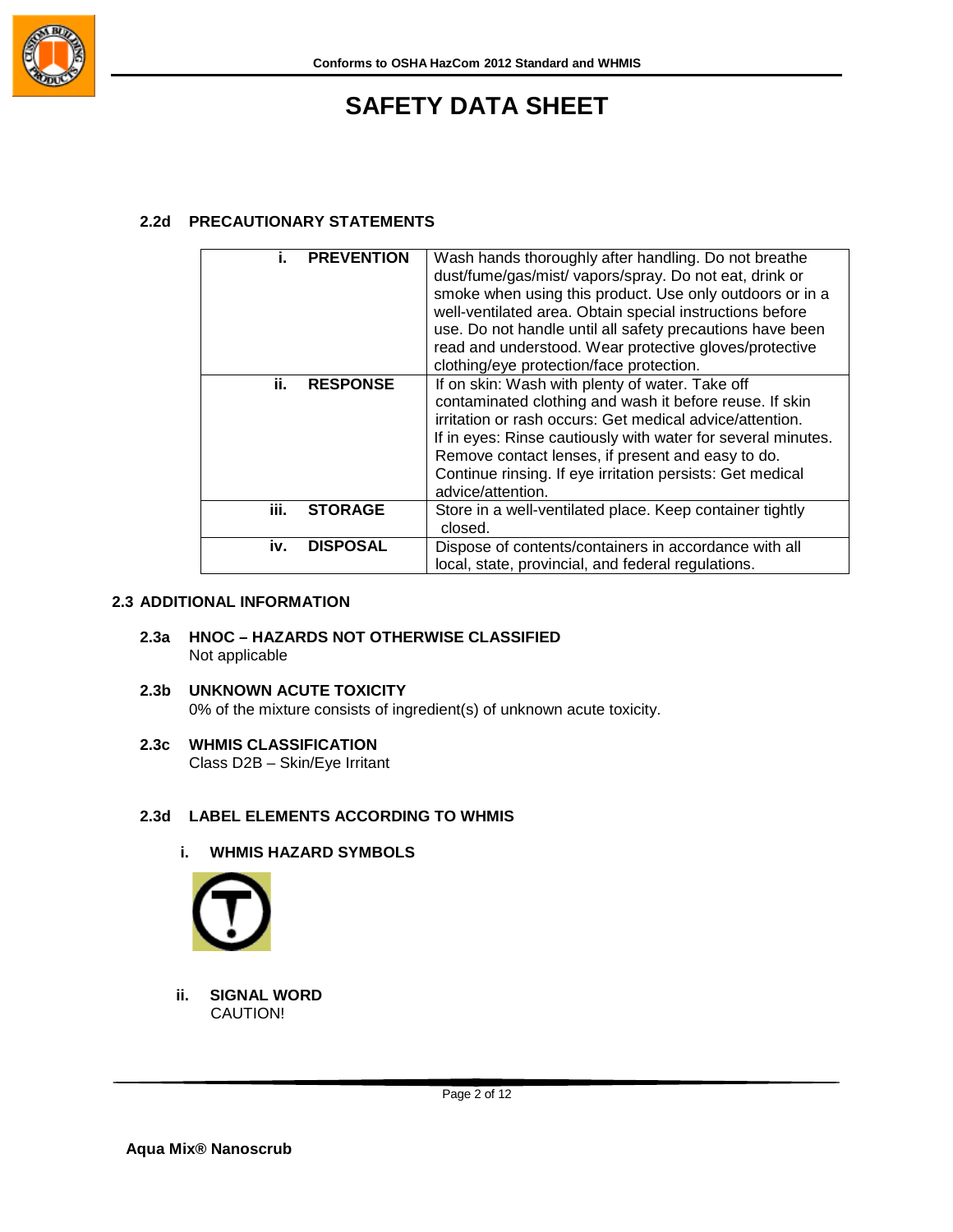

## **Section 3: COMPOSITION/INFORMATION ON INGREDIENTS**

### **3.1 MIXTURES**

| Chemical Name     | CAS Number | Weight %                 |
|-------------------|------------|--------------------------|
| Calcium Carbonate | 1317-65-3  | $30 - 60\%$ *            |
| Diethanolamine    | 111-42-2   | $0.1 - 1\%$ <sup>*</sup> |

\*Means that the component will fall into one the ranges specified due to batch-to-batch variability.

## **Section 4: FIRST-AID MEASURES**

## **4.1 DESCRIPTION OF THE FIRST-AID MEASURES**

| <b>ROUTES OF EXPOSURE</b> | <b>DESCRIPTION</b>                                                                                                                                                                               |
|---------------------------|--------------------------------------------------------------------------------------------------------------------------------------------------------------------------------------------------|
| Eye Contact:              | In case of contact, immediately flush eyes with plenty of water for at<br>least 15 minutes. If easy to do, remove contact lenses, if worn. Get<br>medical attention immediately.                 |
| <b>Skin Contact:</b>      | In case of contact, immediately flush skin with plenty of water.<br>Remove contaminated clothing and shoes. Wash clothing before<br>reuse. Call a physician if irritation develops and persists. |
| Inhalation:               | If breathing is difficult, remove victim to fresh air and keep at rest in<br>a position comfortable for breathing. Get medical advice/attention if<br>you feel unwell.                           |
| Ingestion:                | If swallowed, do NOT induce vomiting unless directed to do so by<br>medical personnel. Never give anything by mouth to an<br>unconscious person. Get medical advice/attention.                   |

### **4.2 MOST IMPORTANT SYMPTOMS/EFFECTS, ACUTE AND DELAYED**

| <b>ROUTES OF EXPOSURE</b> | <b>DESCRIPTION</b>                                                                                                                                              |
|---------------------------|-----------------------------------------------------------------------------------------------------------------------------------------------------------------|
| Eye Contact:              | Causes eye irritation. Symptoms may include discomfort or pain,<br>excess blinking and tear production, with marked redness and<br>swelling of the conjunctiva. |
| <b>Skin Contact:</b>      | Causes skin irritation. Handling can cause dry skin, discomfort,<br>irritation, and dermatitis.                                                                 |
| Inhalation:               | May cause respiratory tract irritation.                                                                                                                         |
| Ingestion:                | May be harmful if swallowed. Ingestion may cause discomfort<br>and/or distress, nausea or vomiting.                                                             |

Page 3 of 12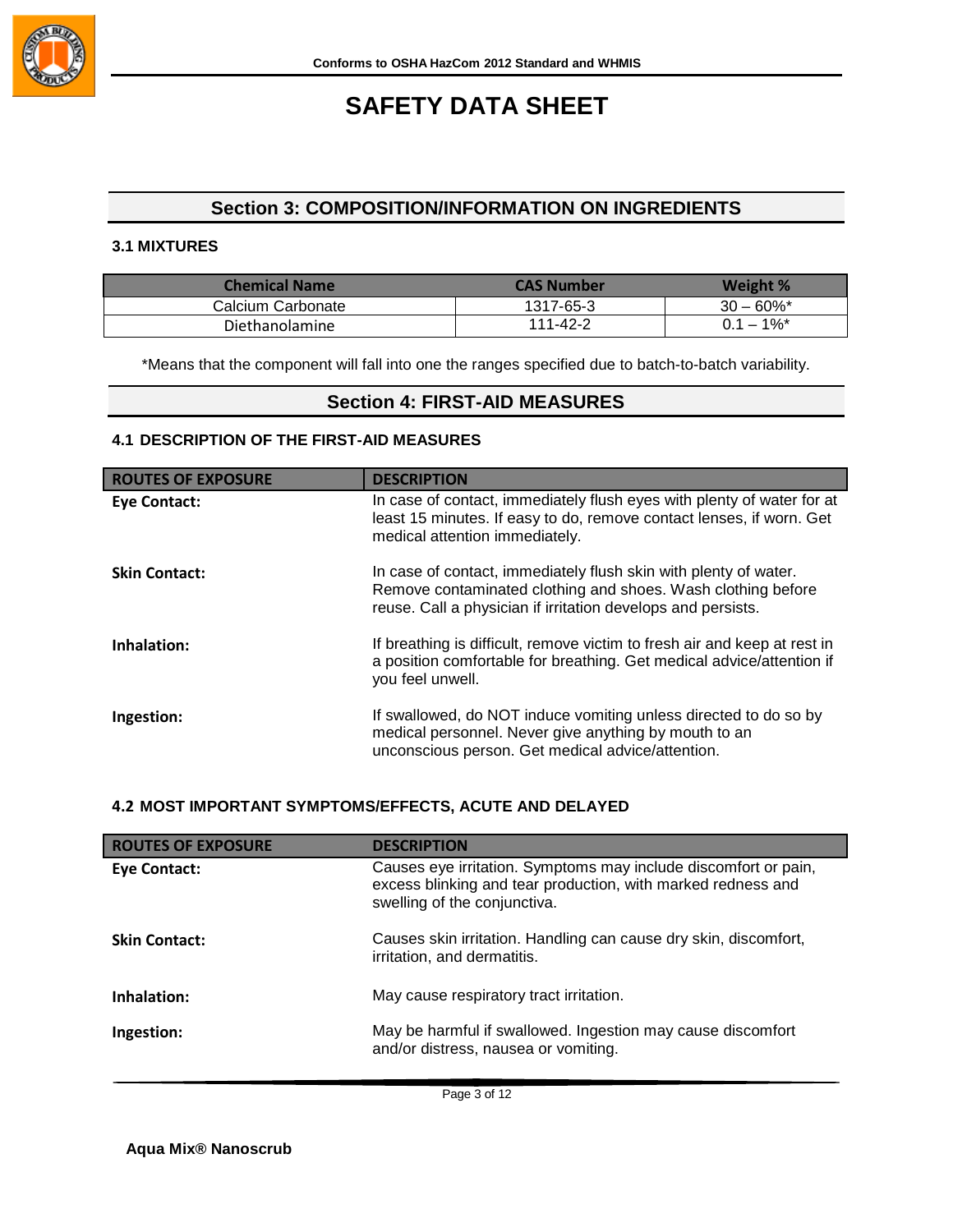

### **4.3 INDICATION OF IMMEDIATE MEDICAL ATTENTION AND SPECIAL TREATMENT NEEDED**

Not applicable

## **Section 5: FIRE-FIGHTING MEASURES**

## **5.1 FLAMMABILITY**

**Flammability: Not Flammable by WHMIS/OSHA HAZCOM2012 Criteria**

### **5.2 EXTINGUISHING MEDIA**

- **5.2a. Suitable Extinguishing Media:** Treat for surrounding material.
- **5.2b. Unsuitable Extinguishing Media:** Not available.

### **5.3 SPECIFIC HAZARDS ARISING FROM THE CHEMICAL**

**5.3a. Products of Combustion:** May include, and are not limited to: oxides of carbon

### **5.3b. Explosion Data**

- **i. Sensitivity to Mechanical Impact:** Not available.
- **ii. Sensitivity to Static Discharge:** Not available.

## **Section 6: ACCIDENTAL RELEASE MEASURES**

### **6.1 PERSONAL PRECAUTIONS, PROTECTIVE EQUIPMENT, AND EMERGENCY PROCEDURES**

Use personal protection recommended in Section 8. Isolate the hazard area and deny entry to unnecessary and unprotected personnel.

### **6.2 METHODS AND MATERIALS FOR CONTAINMENT AND CLEANING UP**

| <b>Methods for Containment:</b> | Recover all usable material. Pick up large pieces, and then place in<br>a suitable container. Do not flush to sewer or allow to enter<br>waterways. Use appropriate Personal Protective Equipment (PPE). |
|---------------------------------|----------------------------------------------------------------------------------------------------------------------------------------------------------------------------------------------------------|
| <b>Methods for Cleaning-Up:</b> | Vacuum or sweep material and place in a disposal container.<br>Dispose of unwanted material properly in accordance with all local,<br>regional, national and international regulations.                  |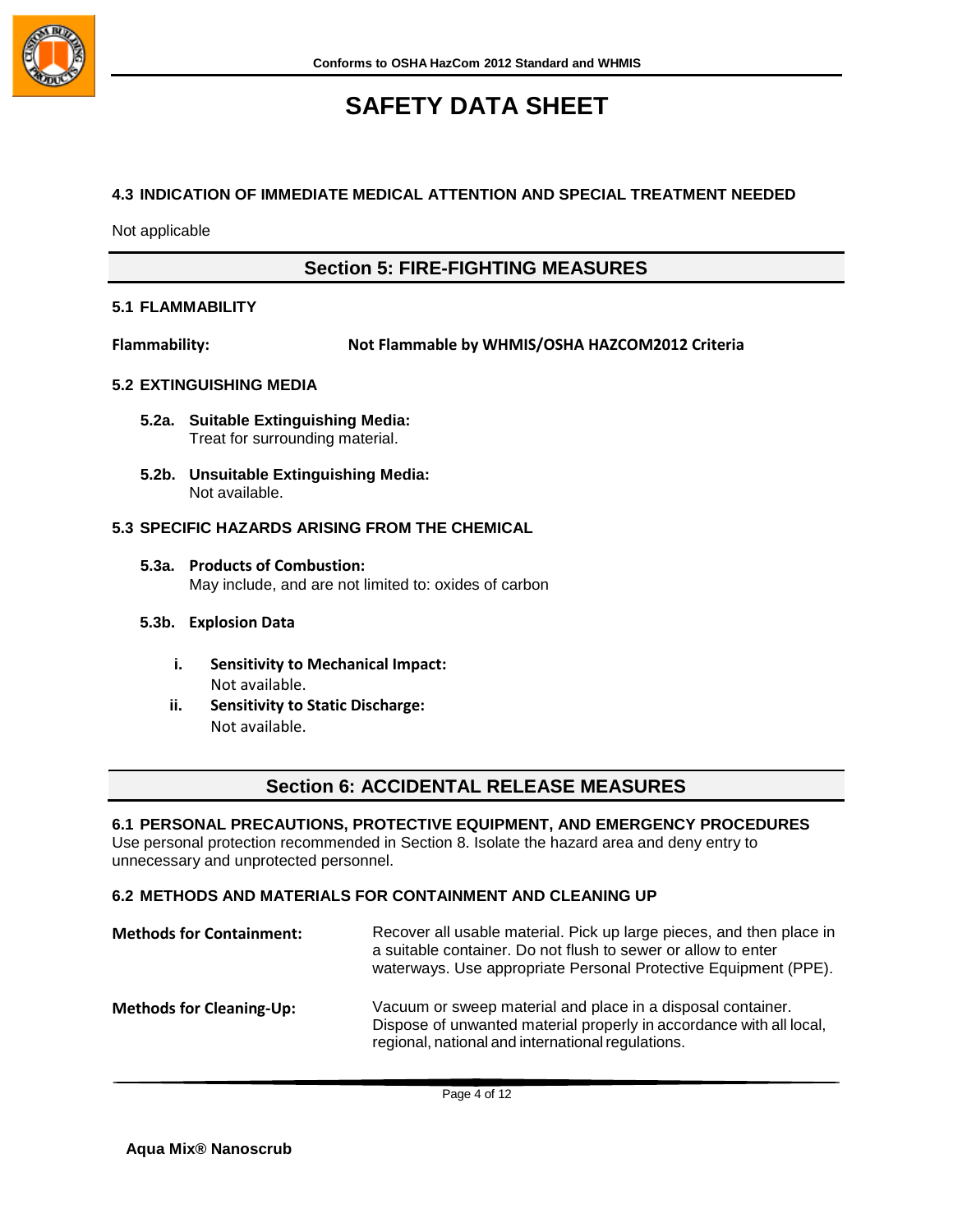

## **Section 7: HANDLING AND STORAGE**

## **7.1 PRECAUTIONS FOR SAFE HANDLING**

| Handling:                                                        | Use in well-ventilated areas. Wear chemical resistant gloves and<br>eye protection. Do not mix with other chemical products, except as<br>indicated by the manufacturers. Do not get in eyes. Do not get on<br>skin or clothing. Do not breathe fumes. Do not take internally. Good<br>housekeeping is important to prevent accumulation of dust. |
|------------------------------------------------------------------|---------------------------------------------------------------------------------------------------------------------------------------------------------------------------------------------------------------------------------------------------------------------------------------------------------------------------------------------------|
| <b>General Hygiene Advice:</b>                                   | Use good industrial hygiene practices and wear recommended<br>personal protection. Launder contaminated clothing before reuse.<br>Wash hands before eating, drinking, or smoking.                                                                                                                                                                 |
| 7.2 CONDITIONS FOR SAFE STORAGE, INCLUDING ANY INCOMPATIBILITIES |                                                                                                                                                                                                                                                                                                                                                   |

**Storage:** Keep out of the reach of children. Keep container tightly closed. Store at room temperature and keep containers closed when not in use. Avoid any dust buildup by frequent cleaning and suitable construction of the storage area. Keep dry until use.

## **Section 8: EXPOSURE CONTROLS/PERSONAL PROTECTION**

## **8.1 CONTROL PARAMETER Exposure Guidelines**

| <b>Occupational Exposure Limits</b> |                                                            |                             |
|-------------------------------------|------------------------------------------------------------|-----------------------------|
| <b>Chemical Name</b>                | <b>OSHA-PEL</b>                                            | <b>ACGIH-TLV</b>            |
| Calcium Carbonate                   | 5 mg/m <sup>3</sup> (resp)<br>15 mg/m <sup>3</sup> (total) | 10 mg/m <sup>3</sup>        |
| Diethanolamine                      | Not available                                              | 1 mg/m <sup>3</sup> (vapor) |

## **8.2 EXPOSURE CONTROLS**

**Engineering Controls:** Use ventilation adequate to keep exposures (airborne levels of dust, fume, vapor, etc.) below recommended exposure limits.

## **8.3 INDIVIDUAL PROTECTION MEASURES**

### **8.3a. Personal Protective Equipment:**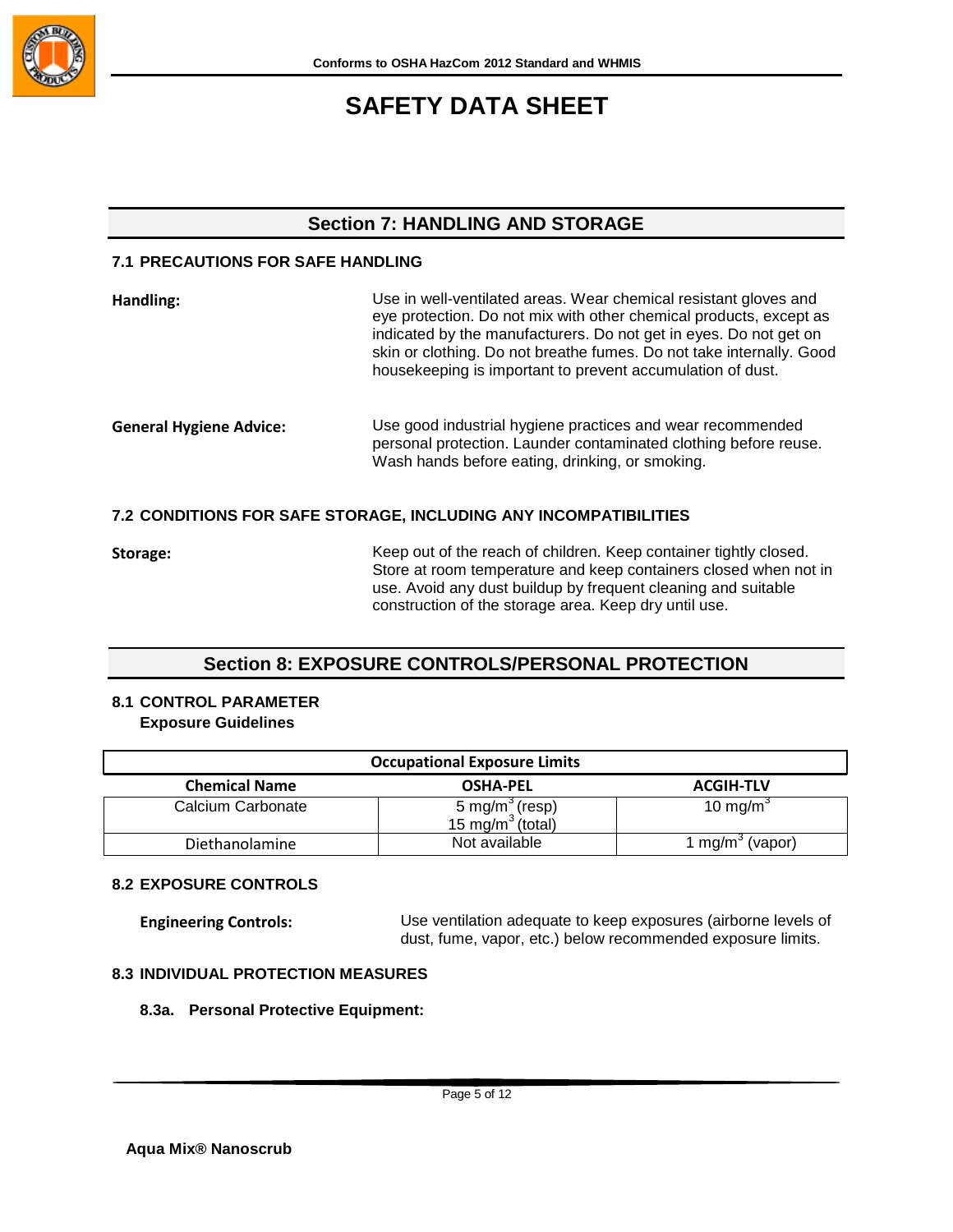

- **i. Eye/Face Protection:** Wear approved eye protection [properly fitted dust- or splash-proof chemical safety goggles/face (face shield)]
- **ii. Skin Protection:**
	- **1. Hand Protection:** Wear chemical resistant gloves.
	- **2. Body Protection:** Wear suitable protective clothing
- **iii. Respiratory Protection:** A NIOSH approved dust mask or filtering face piece is recommended in poorly ventilated areas or when permissible exposure limits may be exceeded. Respirators should be selected by and used under the direction of a trained health and safety professional following requirements found in OSHA's respirator standard (29 CFR 1910.134) and ANSI's standard for respiratory protection (Z88.2).
- **iv. General Health and Safety Measures:** Handle according to established industrial hygiene and safety practices.

| Appearance (physical state, color, etc.):  | White Hazy Liquid     |
|--------------------------------------------|-----------------------|
| Odor:                                      | Characteristic        |
| <b>Odor Threshold:</b>                     | Not available         |
| pH:                                        | $8.5 - 9.5$           |
| <b>Melting point/Freezing point:</b>       | Not available         |
| Initial boiling point and boiling range:   | $>212$ °F             |
| <b>Flash point:</b>                        | $>200^\circ F$        |
| <b>Evaporation rate (Water=1):</b>         | Not available         |
| <b>Flammability:</b>                       | Not flammable         |
| <b>Upper Flammability/Explosive Limit:</b> | Not available         |
| Lower Flammability/Explosive Limit:        | Not available         |
| <b>Vapor Pressure</b>                      | Not available         |
| <b>Vapor Density:</b>                      | Not available         |
| <b>Relative Density:</b>                   | $1.35$ g/cc           |
| <b>Solubility in Water:</b>                | Miscible              |
| Partition coefficient: n-octanol/water:    | Not available         |
| Auto-ignition temperature:                 | Not available         |
| <b>Decomposition Temperature:</b>          | Not available         |
| <b>Viscosity (cps):</b>                    | Not available         |
| <b>VOC Content:</b>                        | 0.6% CARB VOC or 8g/L |

## **Section 9: PHYSICAL AND CHEMICAL PROPERTIES**

## **Section 10: STABILITY AND REACTIVITY**

### **10.1. REACTIVITY**

No dangerous reaction known under conditions of normal use.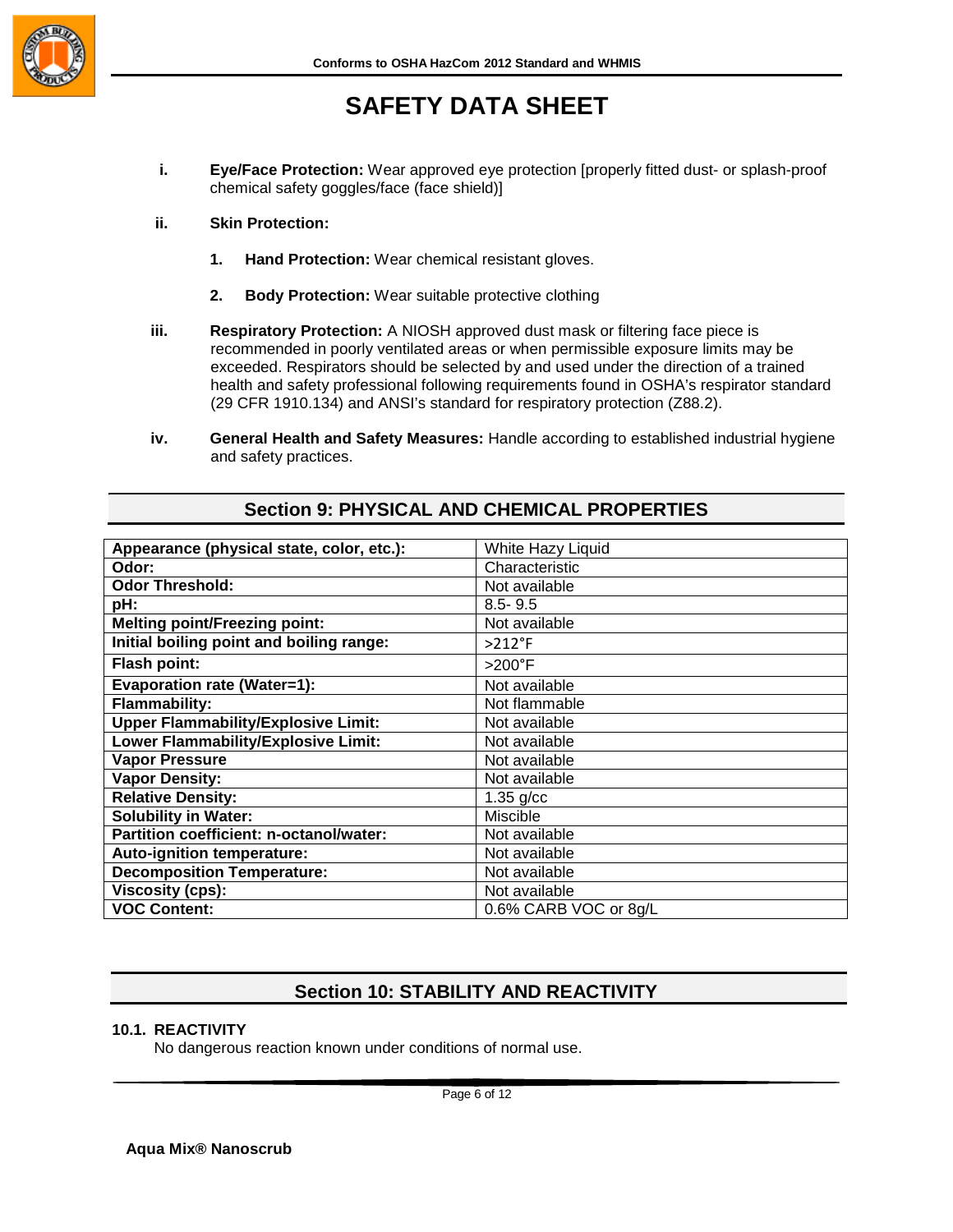

#### **10.2. CHEMICAL STABILITY**

Stable under normal storage conditions. Keep dry in storage.

- **10.3. POSSIBILITY OF HAZARDOUS REACTION** No dangerous reaction known under conditions of normal use.
- **10.4. CONDITIONS TO AVOID** Heat. Incompatible materials.
- **10.5. INCOMPATIBLE MATERIALS** Strong acids. Strong Oxidizers.
- **10.6. HAZARDOUS DECOMPOSITION PRODUCTS**

Upon decomposition, this product may yield oxides of carbon.

## **Section 11: TOXICOLOGICAL INFORMATION**

#### **11.1. LIKELY ROUTES OF EXPOSURE:**

Skin contact, eye contact, inhalation, and ingestion.

#### **11.2. SYMPTOMS RELATED TO PHYSICAL/CHEMICAL/TOXICOLOGICAL CHARACTERISTICS:**

| Eye Contact:         | Causes eye irritation. Symptoms may include discomfort or pain,<br>excess blinking and tear production, with marked redness and<br>swelling of the conjunctiva. |
|----------------------|-----------------------------------------------------------------------------------------------------------------------------------------------------------------|
| <b>Skin Contact:</b> | Causes skin irritation. Handling can cause dry skin, discomfort,<br>irritation, and dermatitis.                                                                 |
| Inhalation:          | May cause respiratory tract irritation.                                                                                                                         |
| Ingestion:           | May be harmful if swallowed. Ingestion may cause discomfort<br>and/or distress, nausea or vomiting.                                                             |

| <b>Acute Toxicity</b>               |                      |               |
|-------------------------------------|----------------------|---------------|
| <b>Chemical Name</b><br><b>LC50</b> |                      | LD50          |
| Calcium Carbonate                   | 6450 mg/kg, rat      | Not available |
| Diethanolamine                      | $620 \mu L/kg$ , rat | Not available |

| Calculated overall chemical acute toxicity values                |             |               |  |
|------------------------------------------------------------------|-------------|---------------|--|
| LC50 (inhalation)                                                | LD50 (oral) | LD50 (dermal) |  |
| >2000 mg/kg, rabbit<br>>2000 mg/kg, rat<br>$>$ 20 mg/L, 4hr, rat |             |               |  |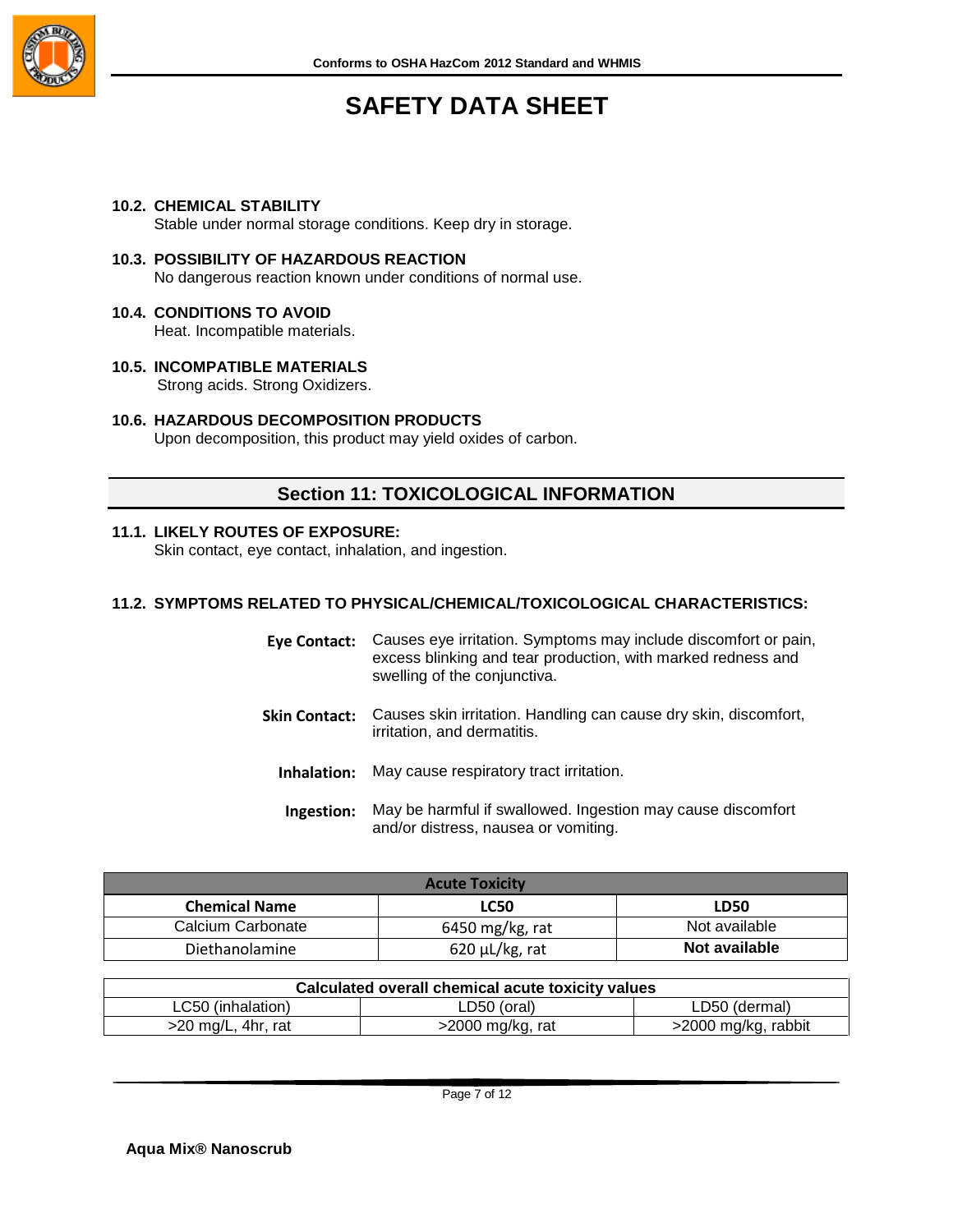

| <b>Carcinogenicity</b> |                                          |
|------------------------|------------------------------------------|
| <b>Chemical Name</b>   | <b>Chemical Listed as Carcinogens or</b> |
|                        | <b>Potential Carcinogen</b>              |
|                        | (NTP, IARC, OSHA, ACGIH, CP65)           |
| Calcium Carbonate      | Not listed                               |
| Diethanolamine         | $G-A3.1-3$                               |

## **11.3. DELAYED, IMMEDIATE, AND CHRONIC EFFECTS OF SHORT AND LONG-TERM EXPOSURE**

| <b>SHORT-TERM</b>                        |                                                      |
|------------------------------------------|------------------------------------------------------|
| <b>Skin Corrosion/Irritation:</b>        | Causes skin irritation                               |
| <b>Serious Eye Damage/Irritation:</b>    | Causes eye irritation                                |
| <b>Respiratory Sensitization:</b>        | Based on available data, the classification criteria |
|                                          | are not met                                          |
| <b>Skin Sensitization:</b>               | Based on available data, the classification criteria |
|                                          | are not met                                          |
| <b>STOT-Single Exposure:</b>             | Based on available data, the classification criteria |
|                                          | are not met                                          |
| <b>Aspiration Hazard:</b>                | Based on available data, the classification criteria |
|                                          | are not met                                          |
| <b>LONG-TERM</b>                         |                                                      |
| <b>Carcinogenicity:</b>                  | This product is not classified as a carcinogen       |
| <b>Germ Cell Mutagenicity:</b>           | This product is not classified as a mutagen          |
| <b>Reproductive Toxicity:</b>            | Based on available data, the classification criteria |
|                                          | are not met                                          |
| <b>STOT-Repeated Exposure:</b>           | Based on available data, the classification criteria |
|                                          | are not met                                          |
| <b>Synergistic/Antagonistic Effects:</b> | Not available                                        |

## **Section 12: ECOLOGICAL INFORMATION**

### **12.1. ECOTOXICITY**

May cause long-term adverse effects to the aquatic environment. Keep from entry into sewers and waterways.

| <b>Ecotoxicity</b>   |                           |                    |
|----------------------|---------------------------|--------------------|
| <b>Chemical Name</b> | <b>EC50/NOEC-48 Hours</b> | LC50/NOEC-96 Hours |
| Calcium Carbonate    | Not Available             | Not Available      |
| Diethanolamine       | Not Available             | Not Available      |

## **12.2. PERSISTENCE AND DEGRADABILITY**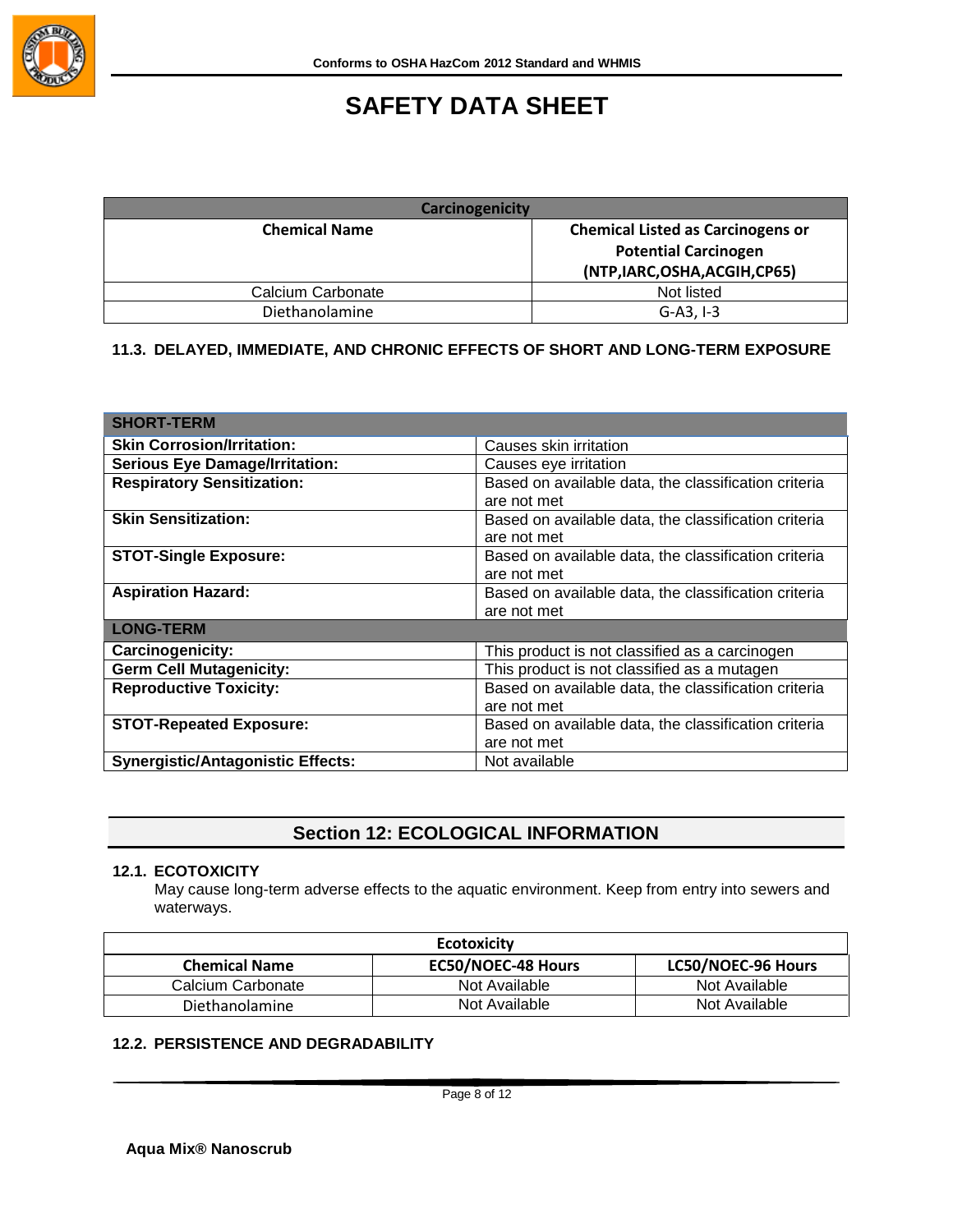

Not available

- **12.3. BIOACCUMULATIVE POTENTIAL** Not available
- **12.4. MOBILITY IN SOIL** Not available
- **12.5. OTHER ADVERSE EFFECTS** Not available

## **Section 13: DISPOSAL CONSIDERATIONS**

#### **13.1. DISPOSAL METHOD**

Dispose of contents/containers in accordance with all local, state, provincial, and federal regulations

#### **13.2. OTHER DISPOSAL CONSIDERATIONS** Not available

## **Section 14: TRANSPORT INFORMATION**

| <b>DOT (U.S.)</b>                     | <b>TDG (CANADA)</b>                   |  |
|---------------------------------------|---------------------------------------|--|
| <b>UN NUMBER:</b>                     | <b>UN NUMBER:</b>                     |  |
|                                       |                                       |  |
| Not regulated                         | Not regulated                         |  |
| UN PROPER SHIPPING NAME:              | UN PROPER SHIPPING NAME:              |  |
|                                       |                                       |  |
| Not regulated                         | Not regulated                         |  |
| <b>TRANSPORT HAZARD CLASS (ES):</b>   | <b>TRANSPORT HAZARD CLASS (ES):</b>   |  |
|                                       |                                       |  |
| Not regulated                         | Not regulated                         |  |
| <b>PACKING GROUP (if applicable):</b> | <b>PACKING GROUP (if applicable):</b> |  |
|                                       |                                       |  |
| Not regulated                         | Not regulated                         |  |

SUMMARY: Product is NOT regulated under DOT/TDG and other transportation regulations.

#### **14.1. ENVIRONMENTAL HAZARDS** Not available

## **14.2. TRANSPORT IN BULK ACCORDING TO ANNEX II OF MARPOL 73/78 AND THE IBC CODE** Not available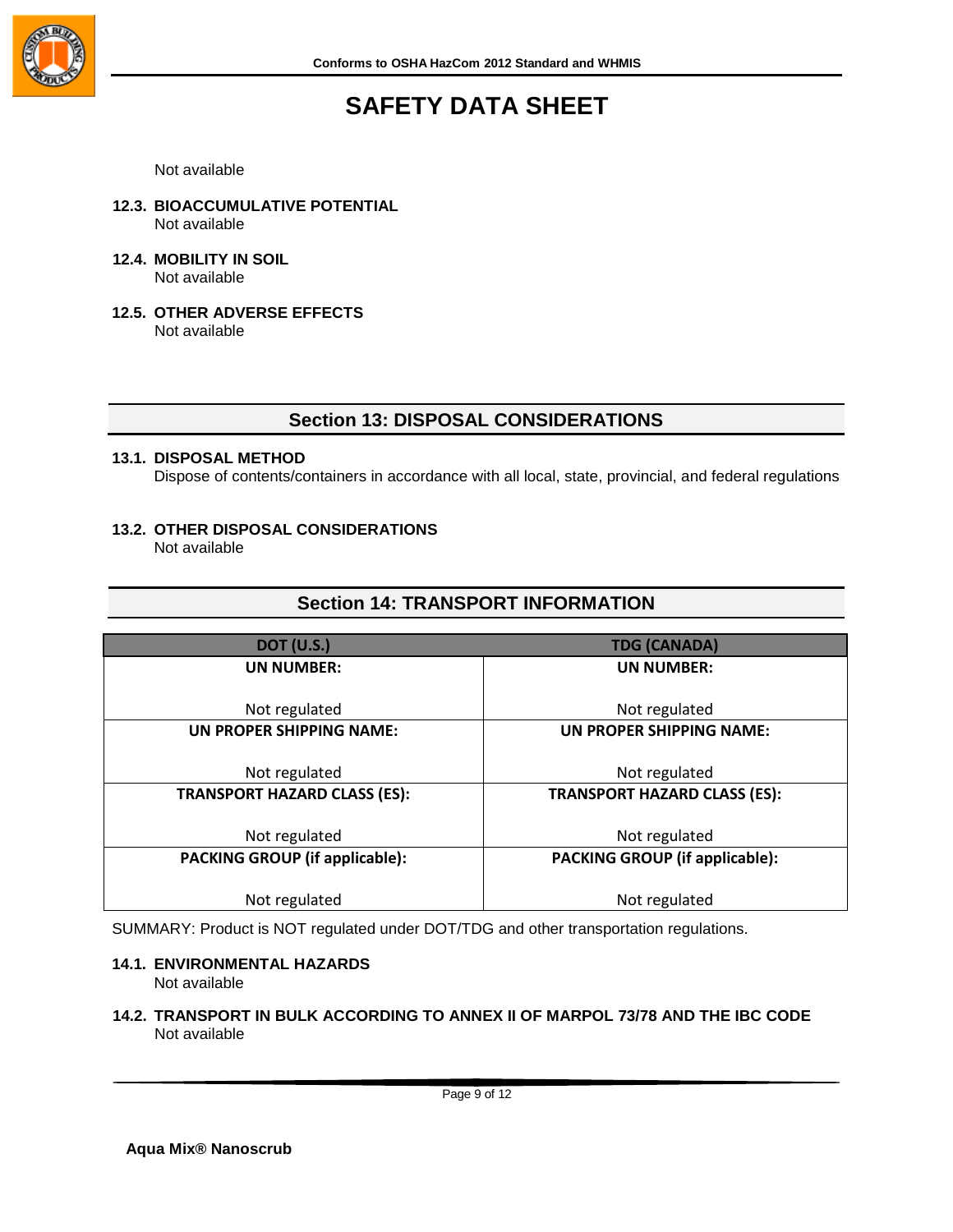

### **14.3. SPECIAL PRECAUTIONS FOR USER**

Do not handle until all safety precautions have been read and understood.

## **Section 15: REGULATORY INFORMATION**

## **15.1. SAFETY, HEALTH AND ENVIRONMENTAL REGULATIONS/LEGISLATIONS SPECIFIC FOR THE CHEMICAL**

**Canada:** This product has been classified in accordance with the hazard criteria of the Controlled Products Regulations and the SDS contains all the information required by the Controlled Products Regulations.

**US:** SDS prepared pursuant to the Hazard Communication Standard (CFR29 1910.1200) HazCom 2012

### **15.2. US FEDERAL INFORMATION:**

| <b>SARA TITLE III</b> |                                     |                                              |                            |                    |
|-----------------------|-------------------------------------|----------------------------------------------|----------------------------|--------------------|
| <b>Chemical Name</b>  | <b>Section 302 EHS</b><br>TPQ (lbs) | <b>Section 304</b><br><b>EHS RQ</b><br>(lbs) | <b>CERCLA RQ</b><br>(Ibs.) | <b>Section 313</b> |
| Calcium Carbonate     | Not listed                          | Not listed                                   | Not listed                 | Not listed         |
| Diethanolamine        | Not listed                          | Not listed                                   | 100                        | Listed             |

#### **15.3. US STATE RIGHT TO KNOW LAWS:**

| <b>California Proposition 65:</b>        | <b>WARNING!</b> This product does NOT contain chemicals<br>known to the State of California to cause cancer, birth<br>defects or other reproductive harm |  |
|------------------------------------------|----------------------------------------------------------------------------------------------------------------------------------------------------------|--|
| Other U.S. States "Right to Know" Lists: |                                                                                                                                                          |  |
|                                          | Calcium Carbonate CAS#1317-65-3                                                                                                                          |  |
| New Jersey:                              | Diethanolamine CAS#111-42-2                                                                                                                              |  |
|                                          | Water CAS#7732-18-5                                                                                                                                      |  |
| Pennsylvania:                            | Calcium Carbonate CAS#1317-65-3                                                                                                                          |  |
|                                          | Diethanolamine CAS#111-42-2                                                                                                                              |  |
|                                          | Water CAS#7732-18-5                                                                                                                                      |  |
| <b>Massachusetts:</b>                    | Calcium Carbonate CAS#1317-65-3                                                                                                                          |  |
|                                          | Diethanolamine CAS#111-42-2                                                                                                                              |  |
|                                          | Water CAS#7732-18-5                                                                                                                                      |  |
| Minnesota:                               | Calcium Carbonate CAS#1317-65-3                                                                                                                          |  |
|                                          | Diethanolamine CAS#111-42-2                                                                                                                              |  |
|                                          | Water CAS#7732-18-5                                                                                                                                      |  |
| Florida:                                 | Not Available                                                                                                                                            |  |
| Michigan:                                | Not Available                                                                                                                                            |  |

## **15.4. GLOBAL INVENTORIES**

| <b>Chemical Name</b> | <b>USA TSCA</b> | <b>Canada</b><br>DSL/NDSL |
|----------------------|-----------------|---------------------------|
|                      |                 |                           |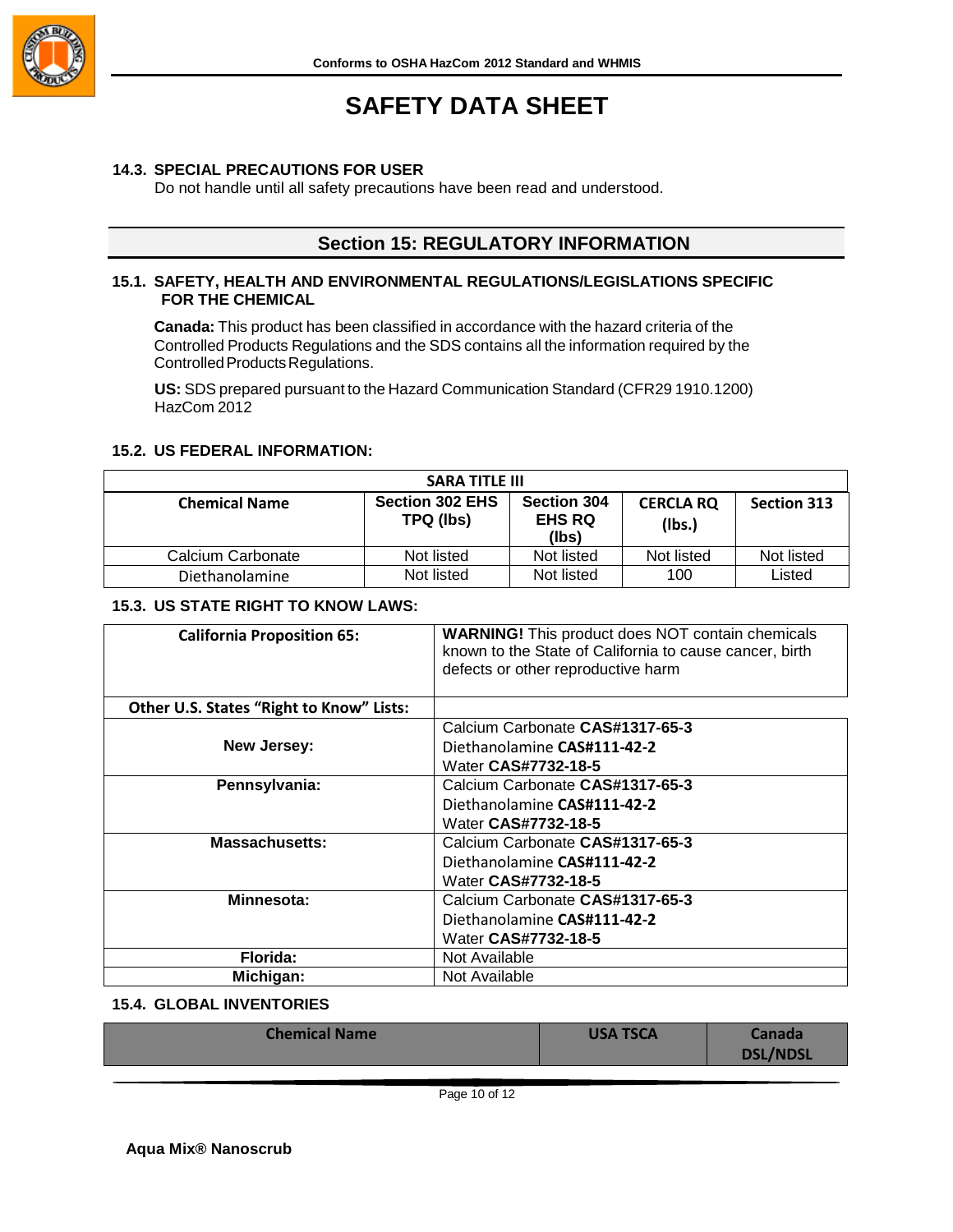

| ----<br>- | Yes | ີ    |
|-----------|-----|------|
| יוש<br>ше | Yes | ____ |

## **15.5. NFPA AND HMIS RATINGS:**





| <b>Hazard Index</b> |                        |  |
|---------------------|------------------------|--|
| 4                   | <b>Severe Hazard</b>   |  |
|                     | <b>Serious Hazard</b>  |  |
| 2                   | <b>Moderate Hazard</b> |  |
|                     | <b>Slight Hazard</b>   |  |